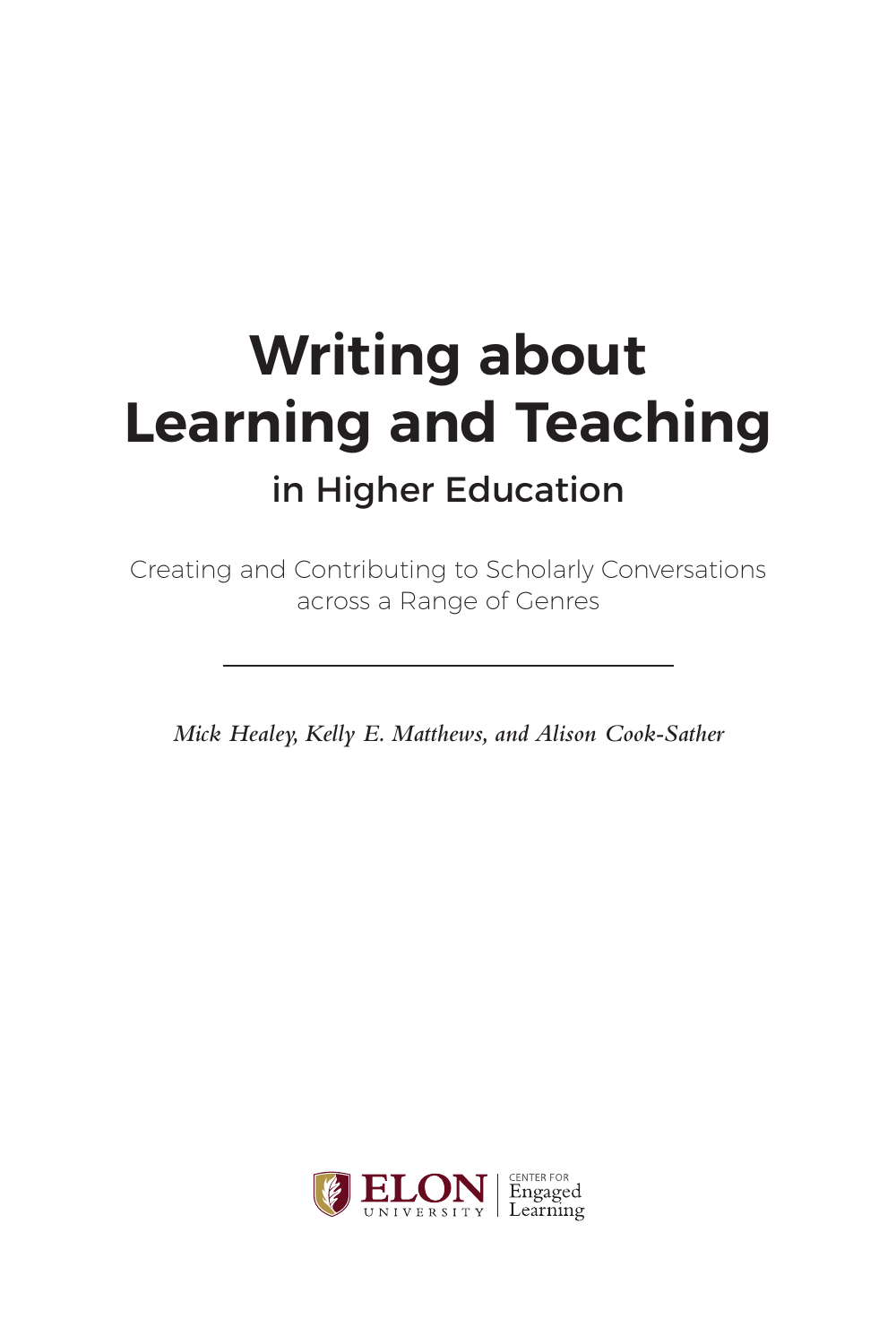Elon University Center for Engaged Learning Elon, North Carolina [www.CenterForEngagedLearning.org](http://www.centerforengagedlearning.org)

©2020 by Mick Healey, Kelly E. Matthews, and Alison Cook-Sather. This work is made available under a [Creative Commons Attribution-NonCommercial-](https://creativecommons.org/licenses/by-nc-nd/4.0/)[NoDerivatives 4.0 International](https://creativecommons.org/licenses/by-nc-nd/4.0/) license.

This publication extends "Writing Scholarship of Teaching and Learning Articles for Peer-Reviewed Journals" by Mick Healey, Kelly E. Matthews, and Alison Cook-Sather (2019), originally published in *[Teaching & Learning Inquiry](http://tlijournal.com/)* (*TLI*), the official journal of the International Society for the Scholarship of Teaching and Learning (ISSOTL). Articles published in *TLI* are licensed under a [Creative](https://creativecommons.org/licenses/by-nc/4.0/)  [Commons Attribution-NonCommercial 4.0 International license](https://creativecommons.org/licenses/by-nc/4.0/). The original article is available at [https://doi.org/10.20343/teachlearninqu.7.2.3.](https://doi.org/10.20343/teachlearninqu.7.2.3)

"Writing a draft paper" (Reflection 24.1) was originally [published as a blog post](https://patthomson.net/2019/06/03/writing-targets-word-counts-time-spent-or-chunks/) and is reproduced by permission of the author, Pat Thomson.

"What makes a good critical friend?" (Reflection 26.1) was originally [published](https://rjhogue.name/2012/11/14/what-makes-a-good-critical-friend/)  [as a blog post](https://rjhogue.name/2012/11/14/what-makes-a-good-critical-friend/) and is reproduced by permission of the author, Rebecca J. Hogue.

Series editors: Jessie L. Moore and Peter Felten Copyeditor and designer: Jennie Goforth

#### **Cataloging-in-Publication Data**

Names: Healey, Mick | Matthews, Kelly E. | Cook-Sather, Alison Title: Writing about Learning and Teaching in Higher Education / Mick Healey, Kelly E. Matthews, and Alison Cook-Sather Description: Elon, North Carolina : Elon University Center for Engaged Learning, [2020] | Series: Center for engaged learning open access book series | Includes bibliographical references and index. Identifiers: LCCN 2020941985 | ISBN (PDF) 978-1-951414-04-7 | ISBN (PBK) 978-1-951414-05-4 | DOI <https://doi.org/10.36284/celelon.oa3> Subjects: LCSH: Academic writing handbooks, manuals, etc.; Education, Higher Research; College teaching; College teachers as authors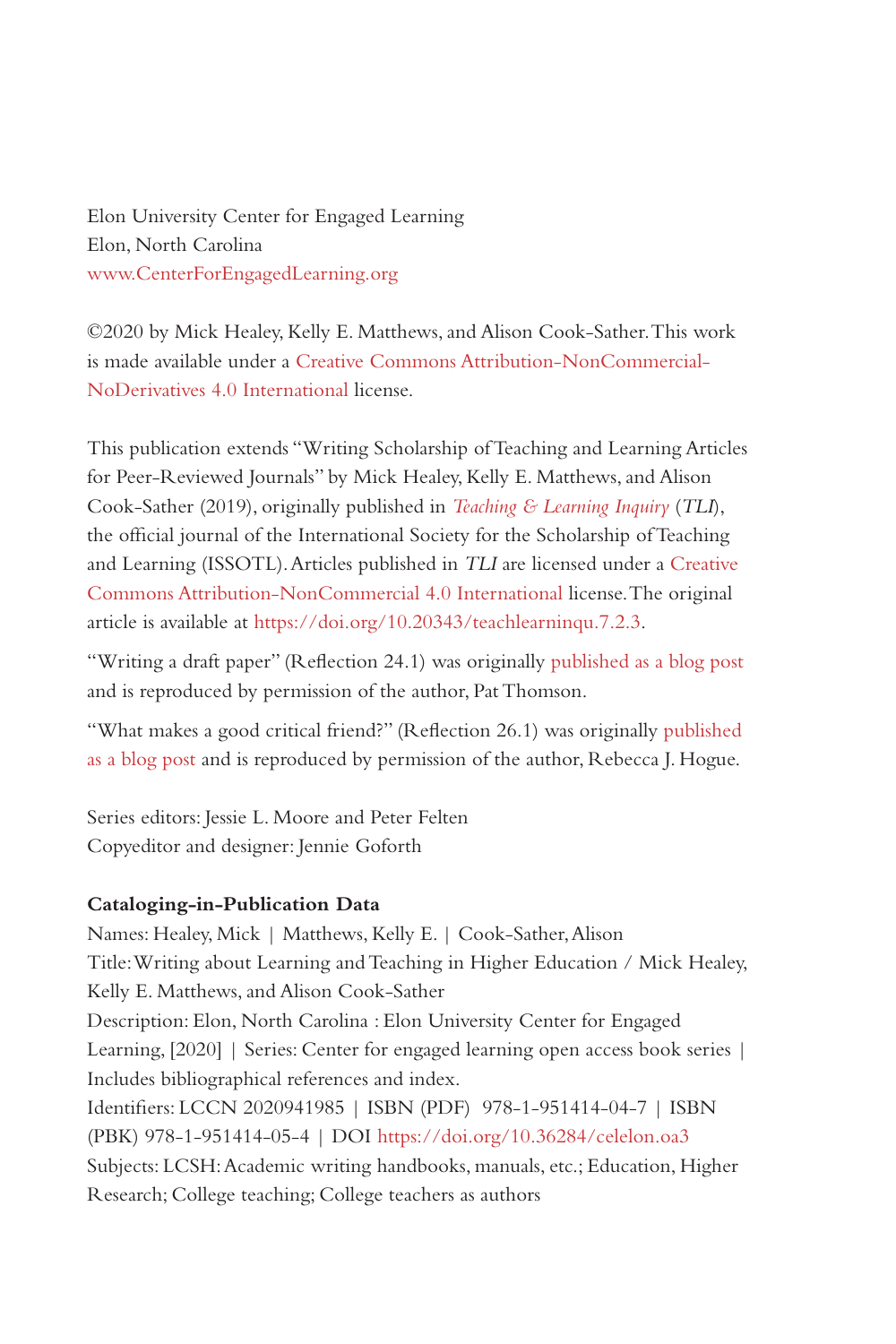## CHAPTER 19

# **PROVOKING THOUGHT**

*Opinion Pieces*

*I want my scholarship to have a public purpose. . . . Whereas academic writing takes months, years, even decades to publish, editorials and thought pieces can have an immediate impact. (Sara Warner, quoted in Kelley 2016)*

*Moving from silence into speech is for the oppressed, the colonized, the exploited, and those who stand and struggle side by side a gesture of defiance that heals, that makes new life and new growth possible. (hooks 1989, 9)*

To be a scholar is to create and share new knowledge. Indisputably, we value discipline-based, empirical research as knowledge creation in the academy (Boyer 1990), and we typically focus on reporting research results when we publish that work. As we become scholars of learning and teaching, however, what we *think* and *believe* also matters, as does who we are and where our voices are and are not heard, because we are engaged as human beings in the lifelong work of learning. Aside from, and in addition to, any research we might conduct, we have experiences, formulate judgements, and take stands informed by values, perspectives, and experiences that shape and are shaped by our identities and our practices. Usually we limit the sharing of these value judgements to informal corridor conversations with peers. We know from research that these conversations are powerful exchanges that can shape our practices (Biesta, Priestley, and Robinson 2017; Roxå and Mårtensson 2015), yet we rarely translate these informed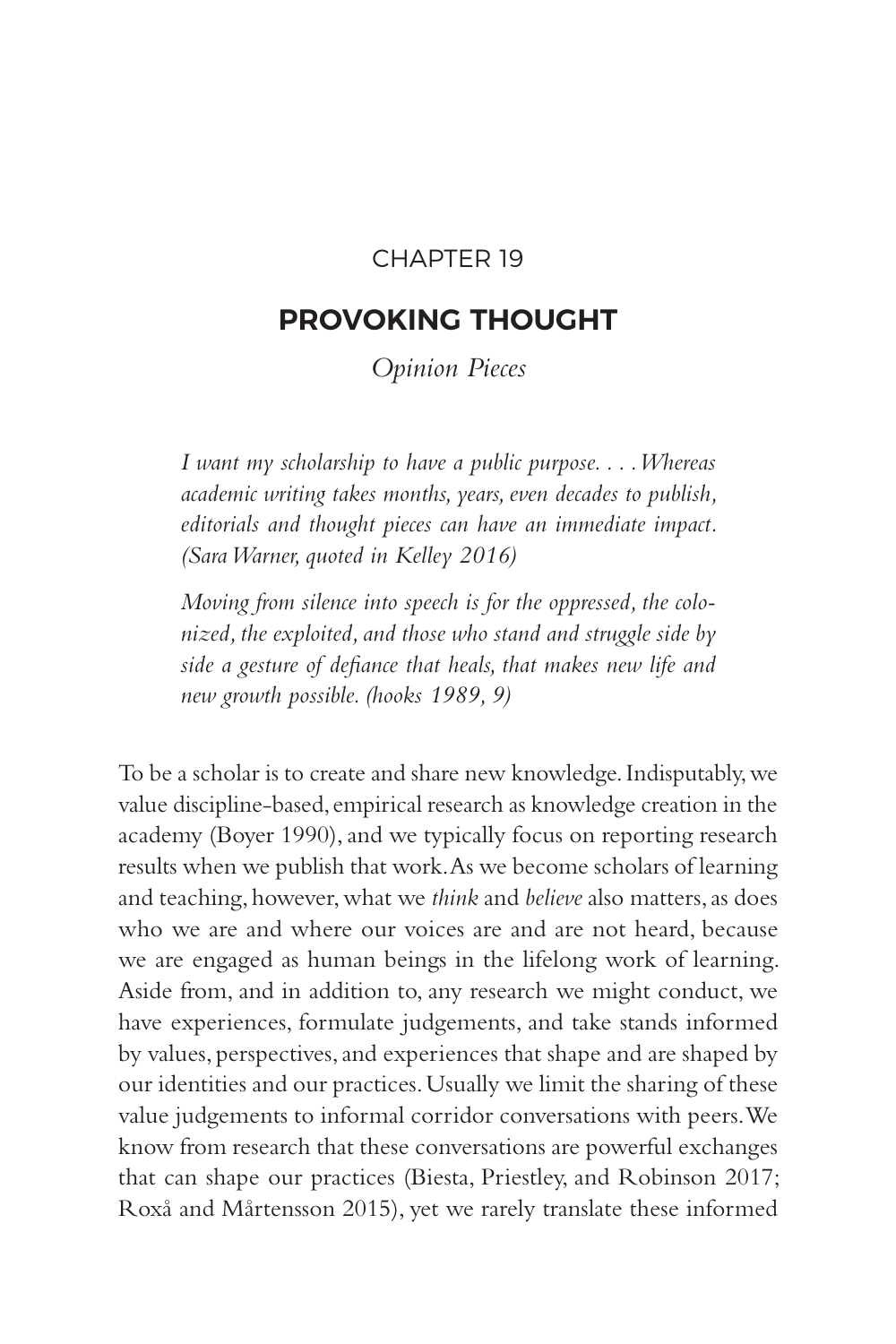opinions into formal publications. As Sara Warner notes in the quote at the beginning of this chapter, editorials and thought pieces sometimes called op eds in news outlets and what we are calling opinion pieces—can have an immediate impact, and using one's voice, as bell hooks suggests, especially for those who have been oppressed and exploited, can be at once defiant and healing—an integral part of education as "the practice of freedom" (hooks 1994).

The genre of opinion pieces allows us to assert a value judgement about learning and teaching based on considered experience and informed perspective. The genre privileges subjectivity, as the intention is to share informed perspectives that make no claim of objectivity. The genre also privileges the author—someone using "I"—who is central to an opinion piece as someone with expertise, experience, or a unique standpoint. Indeed, the voice in which we express our thoughts and beliefs is part of the message, differs from others' voices, and takes courage, creativity, and conviction to develop (Robbins 2016; Sword 2009). In this sense, and compared to traditional research articles, the opinion piece genre recognizes different ways of knowing and expressing knowledge that can more readily enable a diversity of voices, especially those that have been underrepresented, to join the scholarly conversation about learning and teaching.

Our metaphor of writing as *contributing to and creating conversation* is easily applied to this genre. An opinion piece invites you to use your own voice, acknowledge your position and context, draw explicitly on your experience, and write in a conversational tone to share stories of practices linked to value judgments informed by knowledge and subjective experiences. However, writing an opinion piece involves more than stating ideas, claims, or critiques. We communicate *what*  we think and believe*—*our opinion*—*along with *why* we think it, in order to persuade and provoke readers in ways that require us to be both passionate and analytical.

In this chapter, we discuss what the opinion piece genre can accomplish, and we explore qualities of effective opinion pieces that are published in academic outlets or online media platforms. We also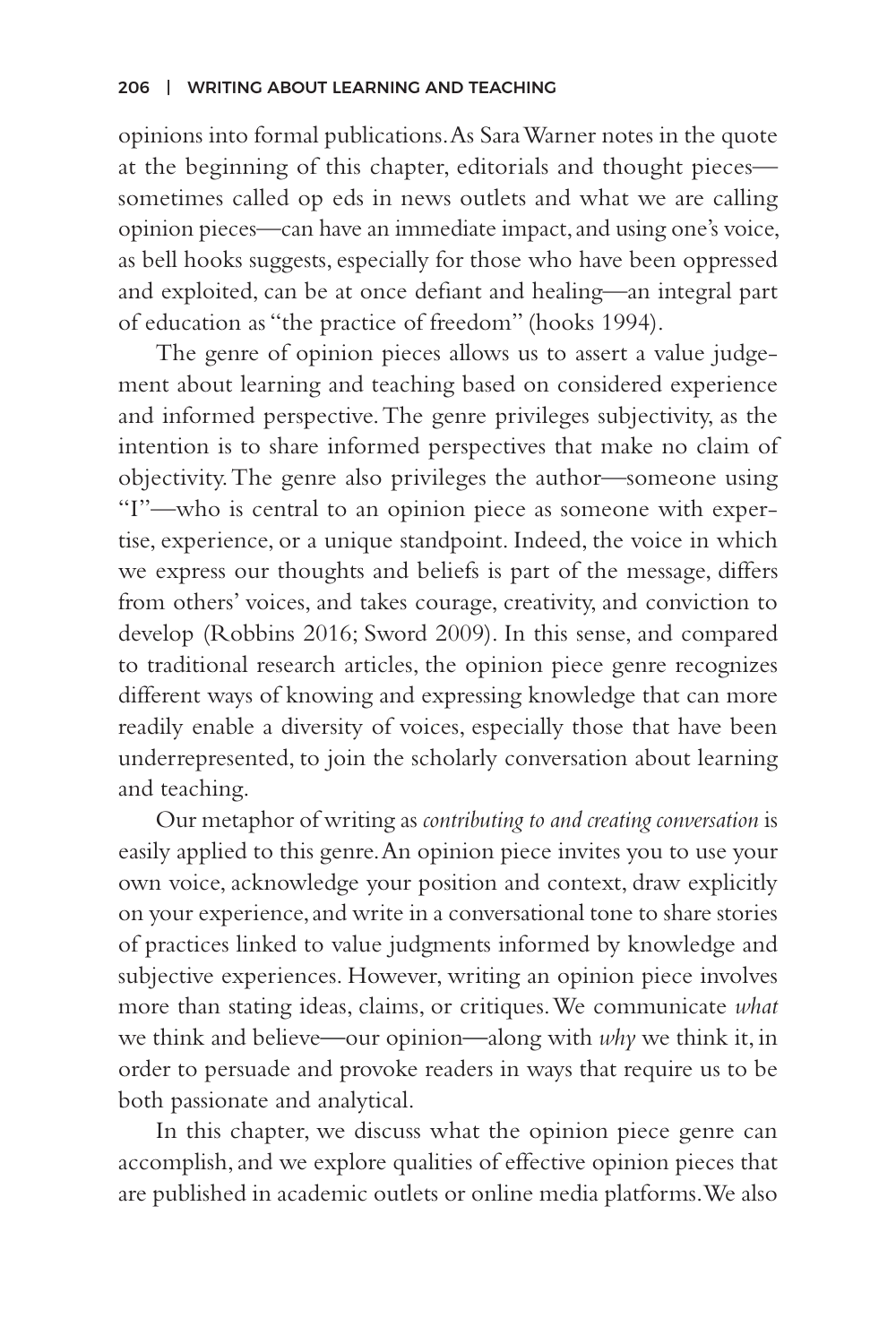present a framework to guide you in writing an opinion piece with examples drawn from published opinion pieces, and we conclude with reference to some examples.

## **What Can the Opinion Piece Genre Accomplish?**

The work of an opinion piece complements other genres that privilege objectivity and primary research. Expressing an opinion clearly and persuasively can "sway hearts" and "change minds" [\(Duke University](https://styleguide.duke.edu/toolkits/writing-media/how-to-write-an-op-ed-article/) [n.d.](https://styleguide.duke.edu/toolkits/writing-media/how-to-write-an-op-ed-article/)). Opinion pieces "give people more opportunity to develop their arguments" (Wood 2017) and reach a broader readership, particularly when they are printed in open access journals, news outlets, or blogs. The genre of opinion pieces can accomplish many things, as signaled in Our Perspectives 19.1.

## *Our Perspectives 19.1*

## **What the genre of opinion pieces has offered us**

**Alison:** I have appreciated the opportunity that opinion pieces afford to blend critical insights based on lived experience with consideration of the wider import of those insights and experiences. An opinion piece (Cook-Sather and Porte 2017) I co-authored with a student from a group underrepresented in higher education, for instance, allowed us to articulate the importance to both of us, from different angles, of clarifying the way particular participants and processes in higher education get named (in this case "hardto-reach" students). Through writing this piece, we clarified our own perspectives and commitments and contributed to ongoing interrogation of the terms we use and the effects they have, particularly on those marginalized and harmed by the academy.

**Mick:** I enjoy reading provocative, well-written opinion pieces, though I have limited experience of writing them. Several years ago, I wrote an article for the *Times Higher* in which I expressed the opinion that "disability legislation may prove to be a Trojan horse, and in a decade, the learning experiences of all students may be the subject of greater negotiation" (Healey 2003a, 26). It attracted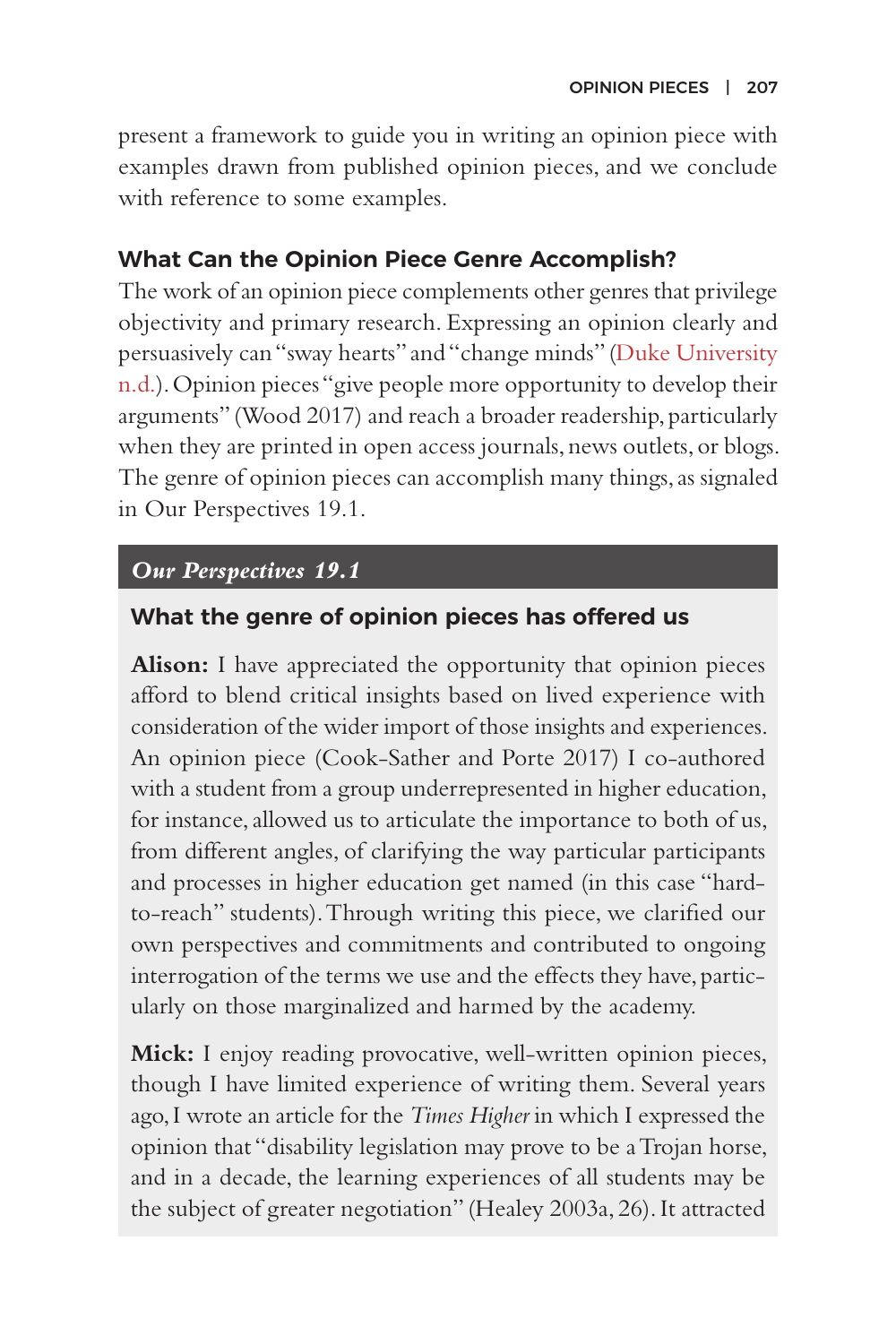quite a bit of attention at the time, though the prediction proved to be hopelessly over-optimistic!

**Kelly:** I had not considered writing an opinion piece until someone invited me to do so (Matthews 2016). After initial concern, I gave myself permission to embrace drawing on my experience and owning my voice. Bringing literature and experience together to take a stance in a short, focused piece of writing was powerful for me. Because of the short length and clear focus, people regularly talk to me about that work. I get the sense that it has had more reach than most of my research articles. It is challenging to write a short piece, and I always think of the expression: I didn't have time to make it short.

Your perspective: What has the genre of opinion pieces offered you, or what might it?

Sara Warner's point, quoted at the opening of this chapter, about the immediate impact of editorials and op eds signals the potential of opinion pieces to reach more people and speaks to a growing movement for scholars within the academy to reach into the public sphere. Penning an opinion piece about learning and teaching, whether in an academic journal, a news outlet (e.g., *The Guardian, New York Times, The Conversation,* the *Times Higher Education* magazine, *The Chronicle*, *SRHE News Blog,* and other learned society newsletters), or a blog (e.g., *Inside Higher Education* blogs), gives you the potential for a larger readership. In short, opinion pieces can engage the broader public in ways that traditional academic publications rarely do (Leigh 2008).

Opinion pieces invite writers to appreciate that what they think matters, and then share their views publicly, which might feel uncomfortable; publicly sharing a value judgement might seem to require a high level of expertise and standing in the academic community. Yet, the voices of scholars, including undergraduate students, with unique standpoints can enrich the learning and teaching practices that unfold in increasingly diverse classrooms and university communities. Reflection 19.1 describes how Alexander Dwyer, as a then-undergraduate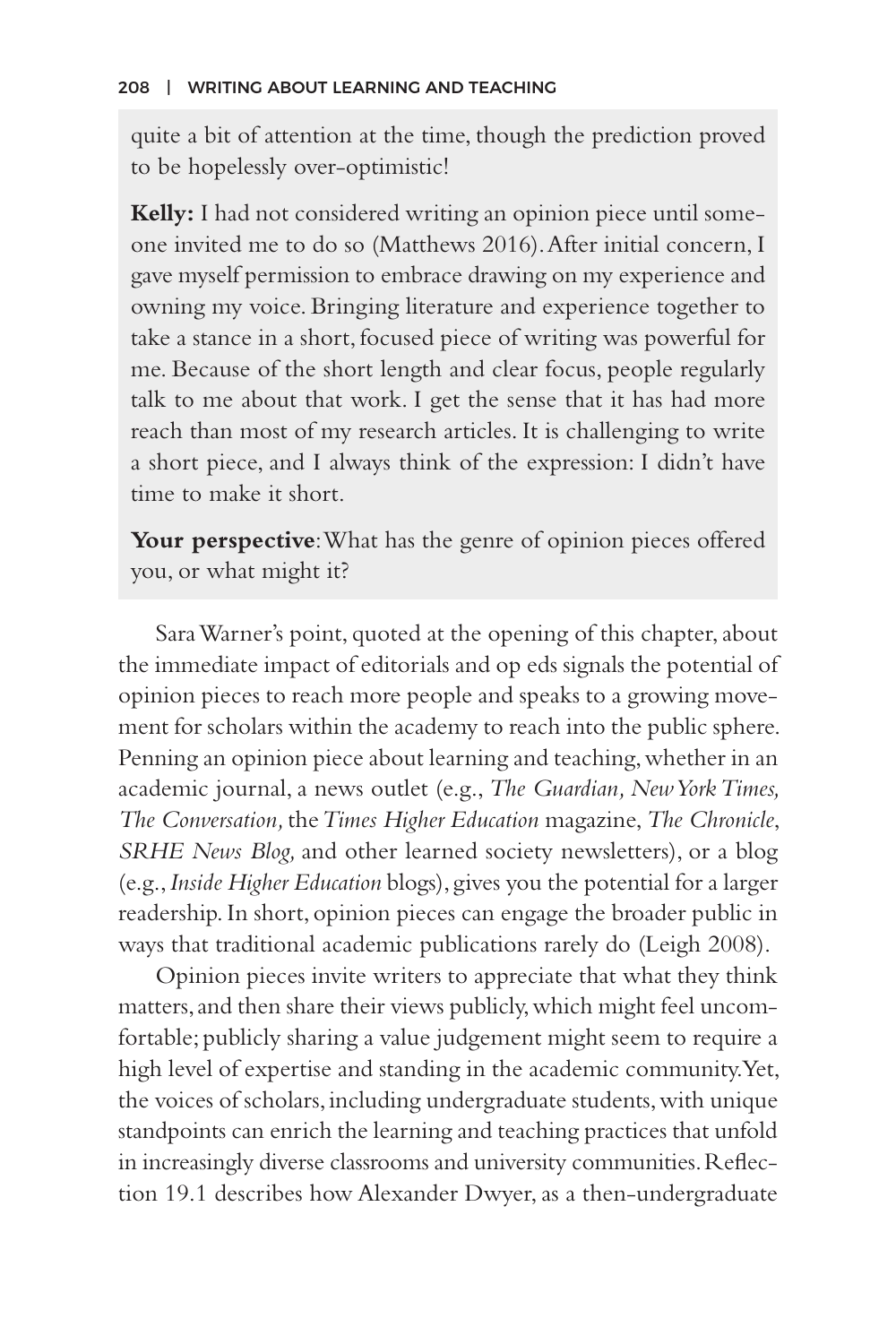scholar, had to navigate insecurities and identify his unique perspective to write an opinion piece for publication in an academic journal.

## *Reflection 19.1*

## **The experience of writing an opinion piece**

Working on an opinion piece (Dwyer 2018) gave me a degree of intellectual and creative freedom. It enabled me to explore some of the more abstract ideas I was thinking about based on a research project I was involved in that explored how students are engaged in higher education. But it also allowed me to draw on my experiences, observations, and frustrations (emotional reactions). I was motivated to write an opinion piece because I felt like I had something to say. However, I did wonder if I was credible enough to have an opinion and this did impede my initial writing process. But I was able to move beyond this by focusing instead on asking myself what was unique about my perspective. As a student who was working in a different way with academics, I observed some of the social and professional interactions that are like the "backstage" of higher education that most students don't get to see. I identified my unique perspective. In addition, thinking about my work as (in a small way) giving a voice to students who are underrepresented in academic publications helped me see the work as fundamentally valuable. This helped me move beyond my feelings of self-doubt and the belief that I lacked credibility and power to speak about the institution.

*Alexander Dwyer was an undergraduate student at The University of Queensland, Australia, at the time he wrote this opinion piece.*

## **What Should You Strive for and What Should You Avoid?**

Opinion pieces are short, focused works that put forward an informed judgment related to learning and teaching practices, policies, or research agendas. "Provocative" and "relevant" are common adjectives used to describe opinion pieces, which are often intended to provoke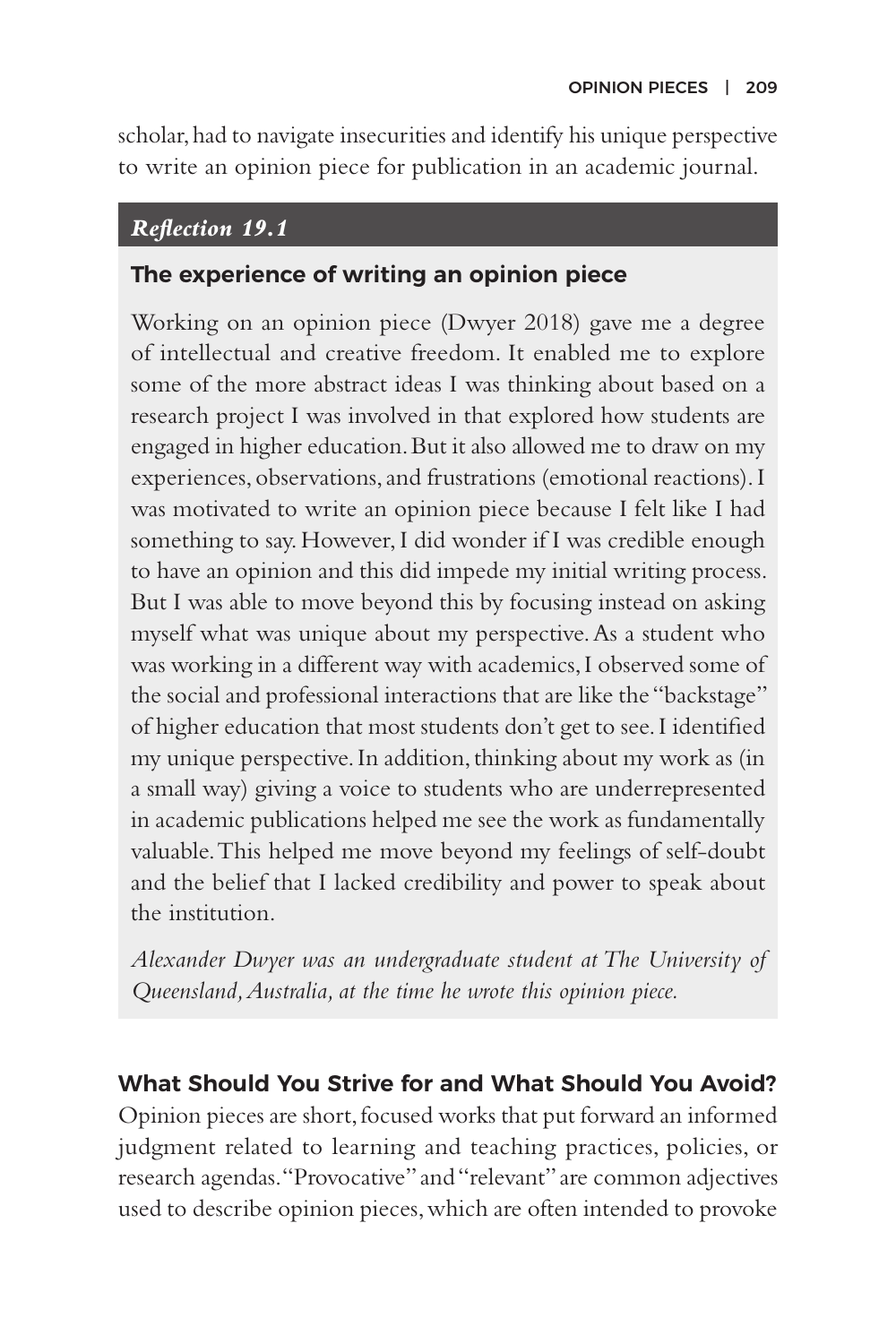thinking and change or advance the current learning and teaching conversation. Thus, they might illuminate a need, contradiction, opportunity, inequity, or new way to think about learning and teaching. They can also draw attention to existing practices that would benefit from recognition, acknowledgment, and expansion. Sometimes, opinion pieces are a way of suggesting a future research agenda or a theme for a conference session. No matter the topic, opinion pieces help define your identity as a learning and teaching scholar because they require you to embrace your voice, share your standpoint, and assert a value judgment.

Opinion pieces tend to adopt a persuasive writing style that draws on considered analysis of the topic. A strong opinion piece communicates *what* you think*—*your opinion*—*and *why* you think it explicitly connected to *who* you are. In communicating all of these, you can own your stance by using "I" and adopting a conversational tone with readers. The platform for publishing your opinion piece will inform the style and tone you adopt. In an academic journal, you might strive to connect your opinion to other academic literature. In contrast, you might avoid referring to academic outputs that are not open access if you publish your piece through the media, instead drawing on conversations in public forums.

## Academic Focus

Opinion pieces for academic journals usually range from 1,500–3,000 words depending on the outlet. They might also be called editorials (often written by journal editors or invited by editors, although not all editorials are opinion pieces), points for debate, or opinion essays. However, not all learning and teaching journals will publish opinion pieces, so if you do not see the genre listed as a submission type for a given journal, consider contacting the editor to inquire.

As an example, the journal we co-edit, the *[International Journal for](https://mulpress.mcmaster.ca/ijsap/about/submissions) [Students as Partners \(IJSaP\)](https://mulpress.mcmaster.ca/ijsap/about/submissions)*, publishes opinion pieces that are "short and thought-provoking pieces, stating a position and supported by a persuasive argument." The criteria for review are: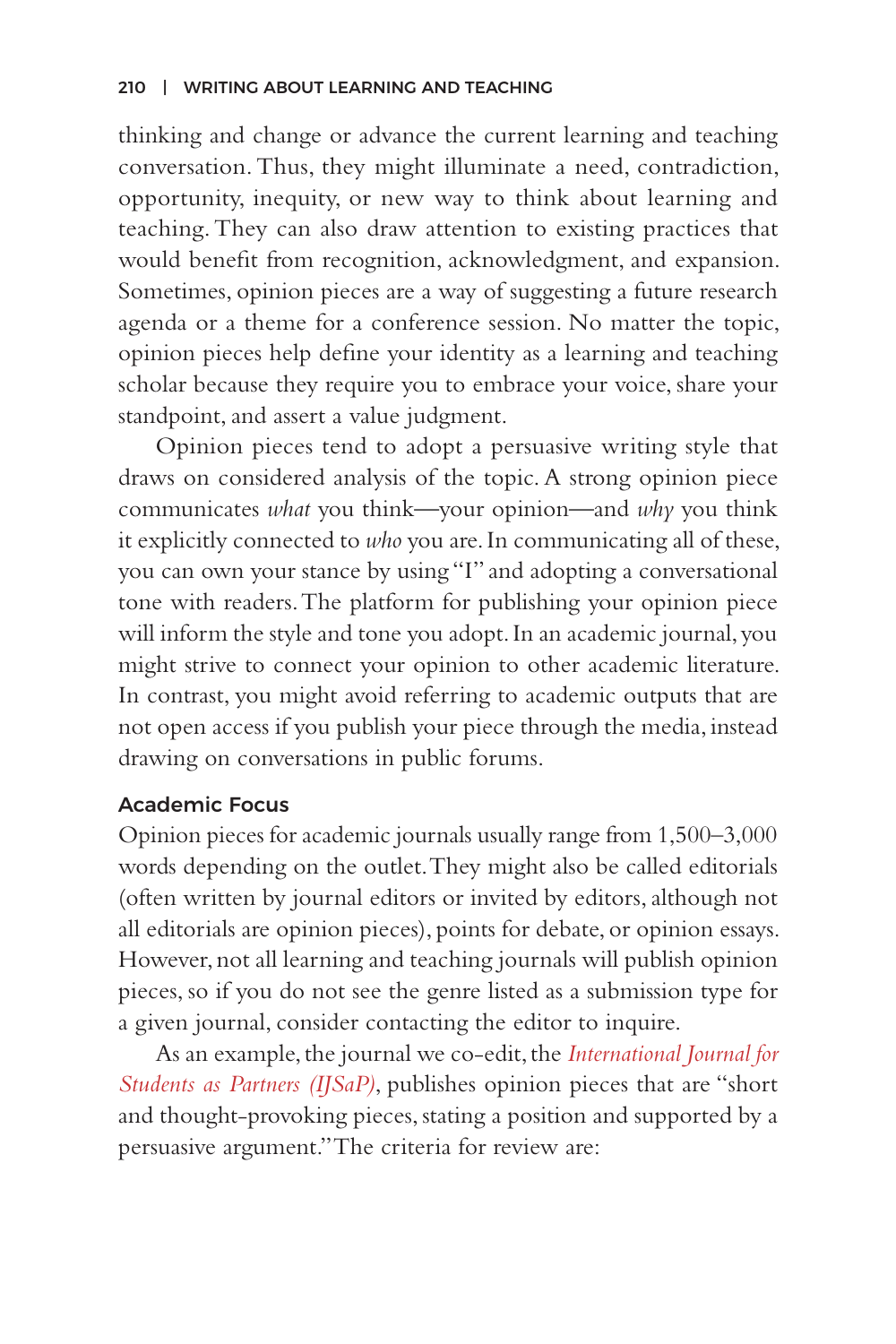- Addresses a current issue or debate related to partnership in teaching and learning
- Advances interesting, innovative, provocative, and/ or critical ideas about partnership
- The argument should be supported where appropriate by academic literature, experience, and/or evidence.

## (*[International Journal for Students as Partners](https://mulpress.mcmaster.ca/ijsap/about/submissions)*, "Submissions")

You will want to consult journal guidelines about their specific requirements because many editors have a sense of the topics they prefer for opinion pieces, or they might not accept this genre. Furthermore, the genre can overlap with case studies and reflective essays (see chapters [15](#page--1-0) and [18](#page--1-0)), so you might also want to communicate with the editor about the ideal genre for your work. For example, if you find you are describing your practice in detail to support your opinion, then a case study might be a better option. In short, the lines between genres are variable, so communicating with editors makes sense before writing or submitting your work.

## Public Focus

When writing for media outlets or through blogs, you are likely to have tighter word limits. Like journals, other outlets will have guidelines to follow. Many universities offer guidance on writing for a public audience, including opinions for news outlets. For example, tips from [Carleton College \(2016\),](https://apps.carleton.edu/media_relations/about/op_ed_guidelines/) [Duke University \(n.d.\),](https://styleguide.duke.edu/toolkits/writing-media/how-to-write-an-op-ed-article/) and Association for American Colleges and Universities [\(Mintz 2019\)](https://www.aacu.org/liberaleducation/2019/winter/mintz) offer overlapping advice that is summarized below.

- Make a single point
- Aim for 600–800 words, but always check with the outlet as word lengths vary
- Communicate your single point at the beginning of the piece
- Tell your readers why they should care about the topic
- Give examples and be specific
- Embrace your personal voice
- Use the active voice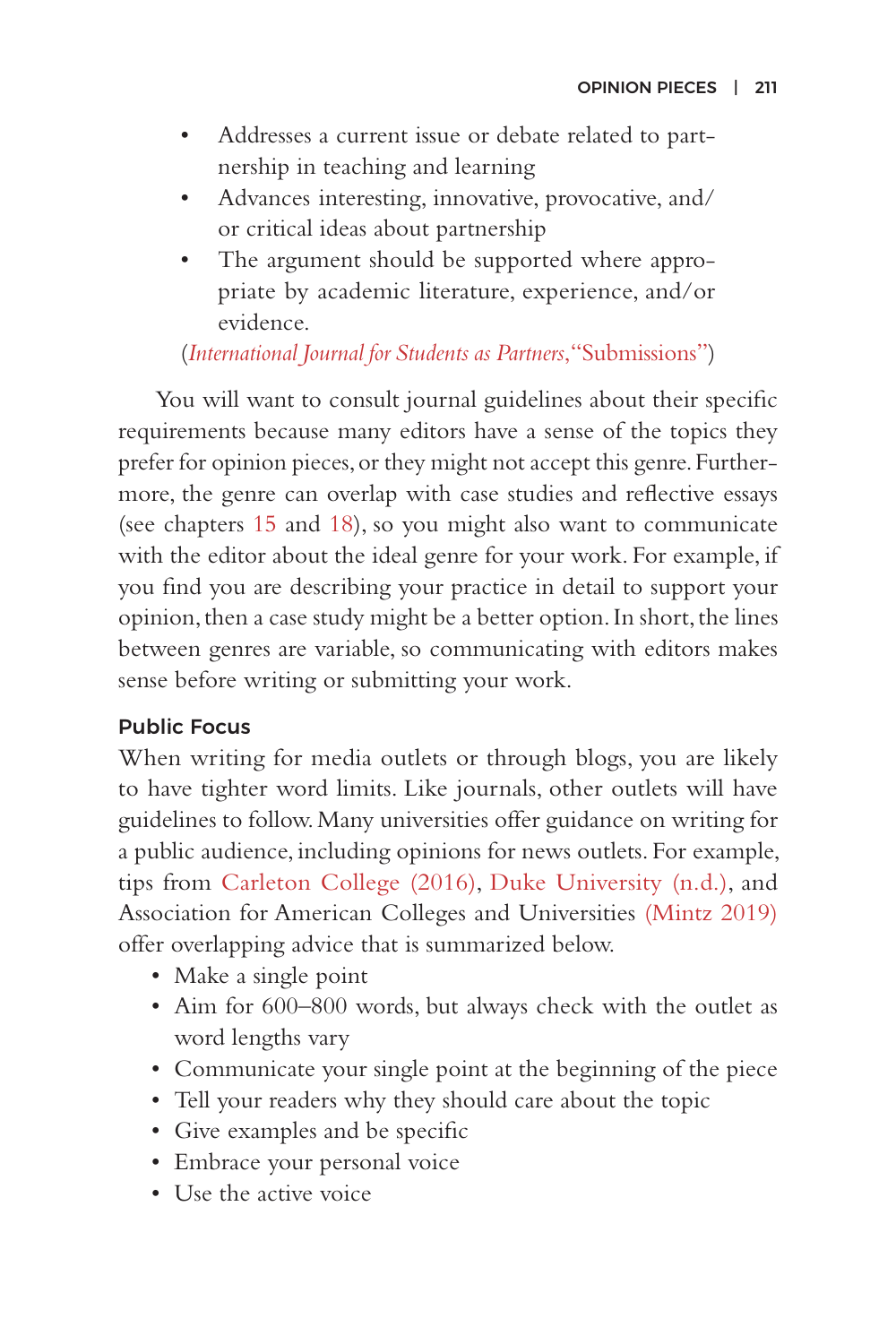#### 212 | WRITING ABOUT LEARNING AND TEACHING

- Have a call to action
- Relax and have fun

## **How Might You Go about Writing an Opinion Piece?**

Like composing a reflective essay, writing an opinion piece requires a mindset and approach that differ from what might be required to write in other genres. Rather than reporting results or describing your rigorous research design, opinion pieces ask you to consider your standpoint, draw on your experience, and assert a value judgment. Like reflective essays, they allow you to present your reflections, but an opinion piece is persuasive, as you explain your rationale or the thinking that shaped your stance. For Ronald Barnett (personal communication, July 28, 2019), writing an opinion piece means

leaping into a different mindset. Adjectives such as pithy, bold, forthright, clear, authoritative, and confident should be the order of the day. Eschew nuance, qualifications (a & b produced c & d & e but then f & g & h). Brevity is key: short phrases, short sentences, short paragraphs. Even terseness. One is trying to be attractive and translucently clear to busy readers who are not academics.

Once in the mindset, a helpful way to understand the elements of an opinion piece is to draw on our Guiding Questions below, which include examples drawn from a selection of opinion pieces. In our [online resources, you can access a version](http://www.centerforengagedlearning.org/wp-content/uploads/2020/06/Guiding-Questions-for-an-Opinion-Piece.docx) with just the questions to easily use yourself. We suggest you answer each relevant question and then order them to give you a structure. With this framework in mind, review some of the examples we present below to identify the different ways writers go about writing an opinion piece.

# **Guiding Questions for Planning, Revising, and Refining an Opinion Piece\***

## **1. What is the broad topic you are writing about?**

Give readers a sense of the focus of your opinion piece. What is the area or topic you will discuss? What was the impetus for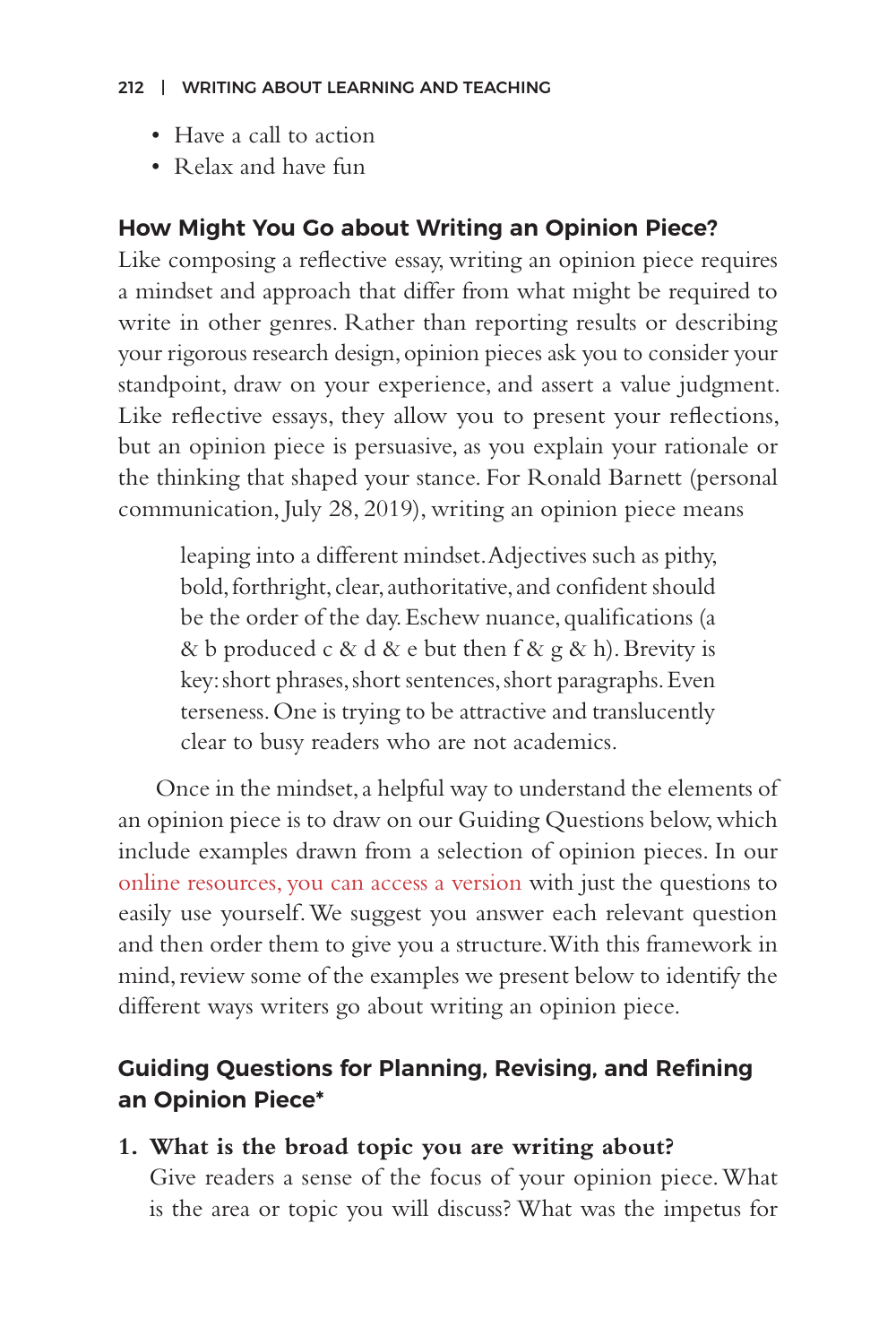exploration and analysis that led you to write the piece? You can be as straightforward as:

I'm a researcher who focuses on raising disability awareness in educational settings. (Bialka 2018)

## **2. What is your opinion or stance on the topic?**

Before moving into arguments, be explicit about your stance. State it succinctly and ensure it is clear in your title, as the example below demonstrates:

What Straight-A Students Get Wrong

If you always succeed in school, you're not setting yourself up for success in life. (Grant 2018)

## **3. Why are you writing this opinion piece?**

Be sure to tell readers who you are and how who you are shapes the piece. Arguing for representation and equity, eight students from the University of Toronto's Scarborough campus show how this can be done:

We come from a diverse range of racialized or gendered identities and abilities. We have all directly been impacted by or witnessed the damaging effects of colonialism and Western hegemony. As such, we hold a heightened sense of urgency to dismantle broader power structures in society, be they related to race, gender, age, sex, experience, or anything else in between. (Bindra et al. 2018, 10)

## **4. Who is your intended audience? Who are you writing it for, specifically?**

You might have multiple different kinds of readers within the broader arena of higher education, and naming them is productive. In his piece on straight-A students, Adam Grant explicitly speaks to this group of students: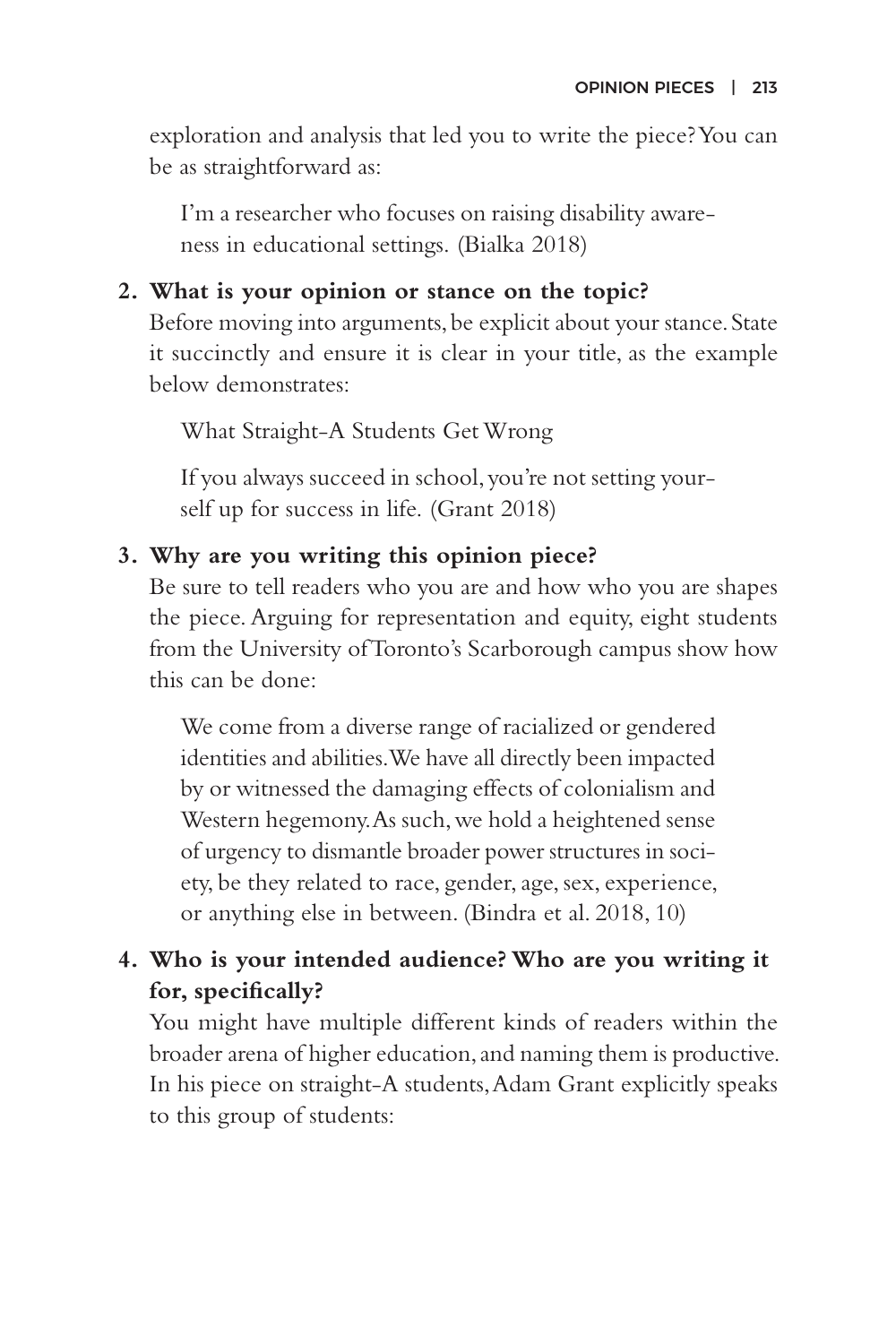#### 214 | WRITING ABOUT LEARNING AND TEACHING

If your goal is to graduate without a blemish on your transcript, you end up taking easier classes and staying within your comfort zone. (Grant 2018)

# **5. How did you come to form this opinion? What literature or experiences are you drawing on to support your opinions?**

Related to who you are, give readers a sense of how you came to your current stance, as such:

My argument arises from my identity as an undergraduate student studying anthropology, my experience as a student partner over the past two years, and a synthesis of my thinking following research projects exploring conceptions of SaP [students as partners] from students and staff in partnership and institutional leaders responsible for implementing the partnership. (Dwyer 2018, 11)

# **6. What examples will you use to illustrate the argument for your opinion?**

Examples bring experiences to life and can give readers a strong understanding of your argument and stance. You can draw on an example from research, or tell the story of your own or someone else's lived experience. A story of exclusion of one person can be powerful, as presented here:

AnnCatherine Heigl, a sophomore at George Mason University, recently attempted to join all eight sororities at her school. All eight turned her down.

The reason the sororities denied AnnCatherine is because she has a disability: Down syndrome. (Bialka 2018)

## **7. How might your opinion make a difference for others in practical application or in terms of policy?**

Identify what actions might arise from your opinion piece; this is your call to action for the scholarly learning and teaching